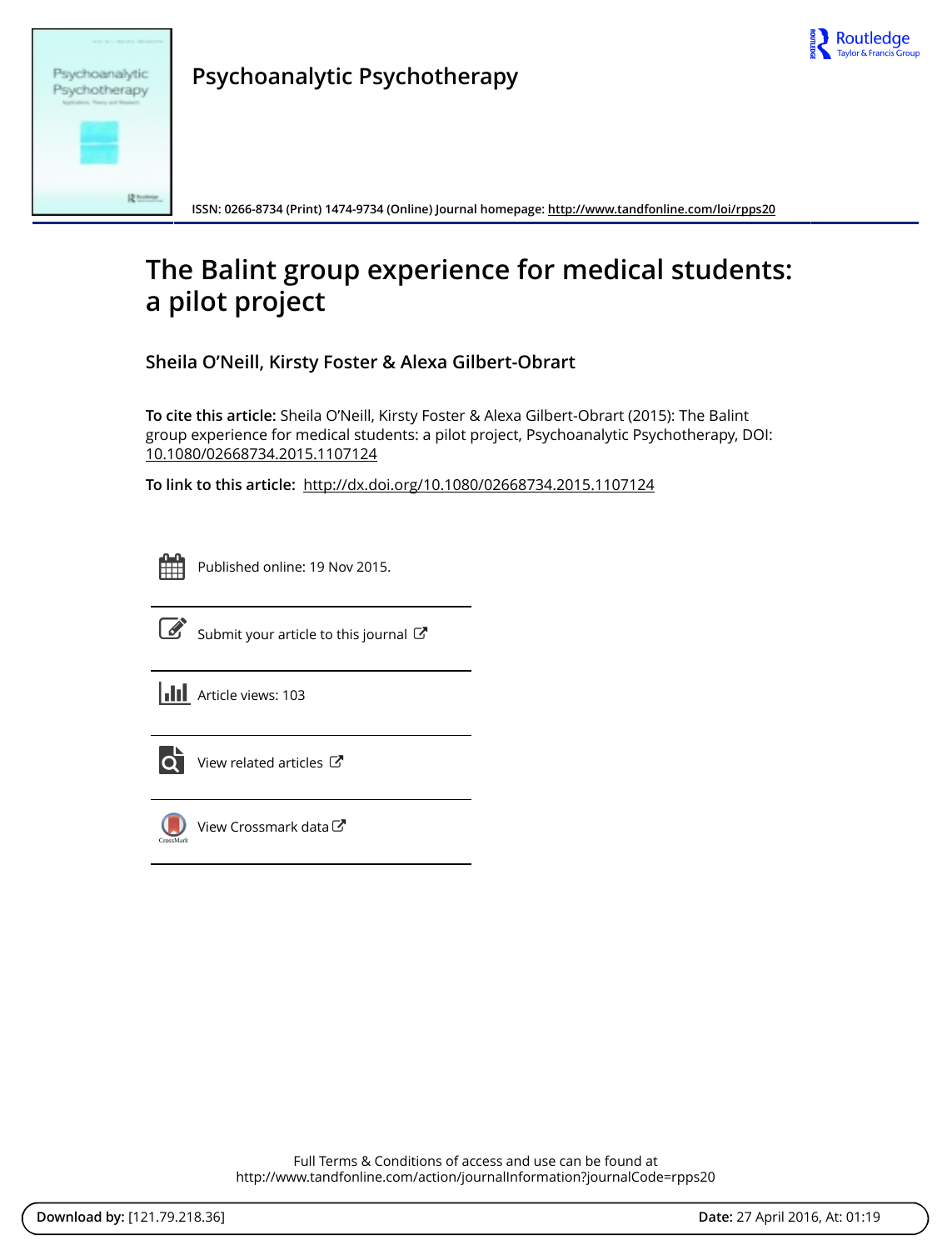# **The Balint group experience for medical students: a pilot project**

<span id="page-1-2"></span>Shei[la](#page-1-0) O'Neill<sup>a[\\*](#page-1-1)</sup>, Kirsty Foster<sup>b</sup> and Alexa Gilbert-Obrart<sup>c</sup>

<span id="page-1-0"></span>*a Graduate School of Medicine, University of Wollongong, Wollongong, Australia; b Sydney Medical School Northern & The Kolling Institute, University of Sydney, Sydney, Australia; c Private Practice, Sydney, Australia*

<span id="page-1-3"></span>(*Received 12 May 2015; accepted 26 September 2015*)

Loss of empathy has been reported in medical students as they move through the clinical phases of their training. Several researchers have attempted to address this issue by exploring ways of heightening students' awareness of the emotional, non-biomedical aspects of illness and the dynamics of the doctor–patient relationship, using a variety of reflective group discussion methods. This pilot project employed the specific group method developed by Michael Balint for general practitioners working in London after the Second World War. The pilot was based on one group of six third-year graduate students, meeting weekly over six weeks. Evaluation includes pre- and post-questionnaires, a 1000-word essay and leaders' observations. The results suggest that the traditional Balint method needs to be modified for students at a point in their training where they have not yet been exposed to patients for long enough to develop meaningful patient relationships. Nevertheless, there was some evidence of a heightened awareness of the dynamics of doctor– patient relationships and the importance of psychological/emotional factors (including their own prejudices) when interacting with a patient. Balint-style groups could be an effective way of encouraging medical students to reflect on the importance of emotions in the doctor–patient relationship.

**Keywords:** Balint group; medical students; doctor–patient relationship; group dynamics; empathy

## **Introduction**

In [2009,](#page-13-0) Yale's Emeritus Professor Howard Spiro wrote: 'Empathy is the foundation of patient care and it should frame the skills of the profession. For clinicians, empathy is the spontaneous feeling of identity with someone who suffers. It is a comfortable emotion generated by interactions with our patients. Empathy can be curative or at least helpful for patients with the "existential pain" that comes from the troubles of living'.

Spiro's emphasis on the need for empathy, and his concern that it is being lost in the medical profession and, in turn, in our medical schools, echoed a growing

<span id="page-1-1"></span><sup>\*</sup>Corresponding author. Email: [sheila@impluvium.net](mailto:sheila@impluvium.net)

<sup>© 2015</sup> The Association for Psychoanalytic Psychotherapy in the NHS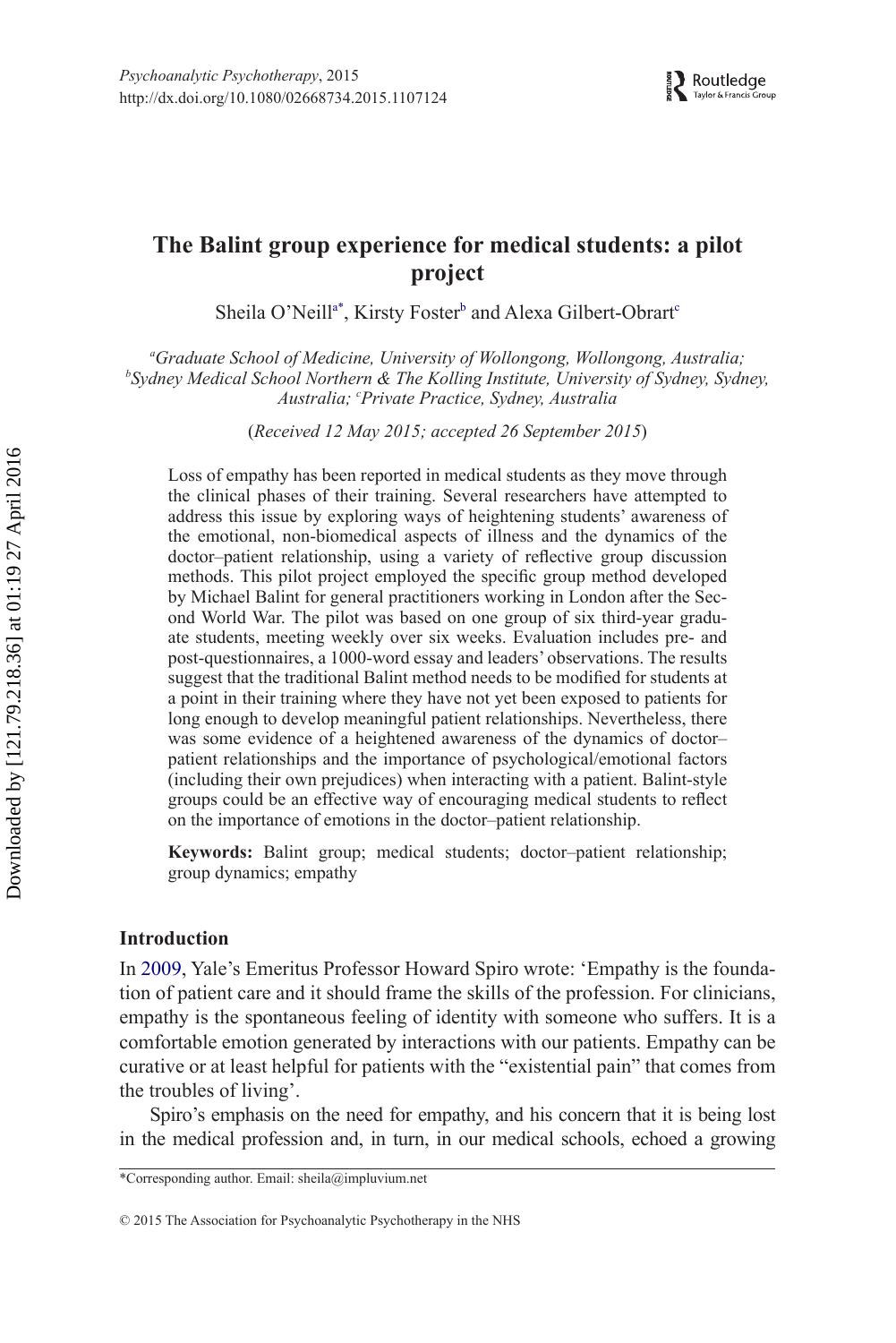## 2 *S. O'Neill* et al.

concern. Loss of empathy has been reported in medical students as they move through the clinical phases of their training, particularly when they reach the third year. 'The devil is in the third year', announced the title of a [2009](#page-12-0) paper by Hojat and colleagues. Hojat et al. followed a cohort of 456 students at Jefferson Medical College at five time-points throughout their medical course – empathy scores remained unchanged for the first two years, significantly declined at the end of the third year and persisted until graduation, with no gender differences. (The third year of a fouryear US and Australian graduate medical programme corresponds to either the third year of the typical UK undergraduate five-year programme, or the fourth year of a six-year course: it is the point where the students move into clinical rotations.)

Research suggests that the cause of this erosion of empathy is multifactorial: the pressure of the students' workload, the emotional distress associated with their first intimate exposure to illness and death, the junior status of students who may experience intimidation and even harassment by senior colleagues in the hospital hierarchy, the anxiety associated with early attempts at physical examinations and diagnoses, and the role models of senior doctors whose own apparent lack of empathy may be interpreted by students as an effective coping mechanism (Angoff, [2001;](#page-12-1) Hojat et al., [2009;](#page-12-0) Neumann et al., [2011;](#page-12-2) Pitkälä & Mäntyranta, [2004;](#page-13-1) Rhodes-Kropf et al., [2005](#page-13-2); Sheehan, Sheehan, White, Leibovitz, & Balwin, [1990;](#page-13-3) Silver & Glicken, [1990;](#page-13-4) Sung et al., [2008](#page-13-5); Wagner, Hexel, Bauer, & Kropiunigg, [1997;](#page-13-6) Wolf, Balson, Faucett, & Randall, [1989](#page-13-7)).

Ironically, the current, well-intentioned crusade for 'evidence-based' medicine, coupled with rapid advances in medical science and technology, may have exacerbated the problem by distracting students from the need for an empathic encounter with every patient. Compassion can become the casualty of ever-more complicated clinical science. Marsh [\(2015](#page-12-3)) refers to the need for doctors to find the right balance between professional detachment and compassion, and describes this as 'a problem all doctors must face'. The danger, of course, is that the pressures of medical training and early-career medical practice may push students in the direction of detachment. Hojat et al. [\(2009\)](#page-12-0) mentions the 'escalation of cynicism' and the 'atrophy of idealism' as long-standing problems in the formation of young doctors.

A number of methods to retain and enhance empathy in medical schools have been employed: improving interpersonal skills, being exposed to role models, facing hospitalisation, studying literature and the arts, cultivating narrative skills and participating in small-group discussion.

Several researchers (Shapiro, [2011;](#page-13-8) Shoenberg & Suckling, [2004;](#page-13-9) Yakeley, Shoenberg, Morris, Sturgeon, & Majid, [2011\)](#page-13-10) have explored ways of heightening students' awareness of the emotional, non-biomedical aspects of illness and their impact on the doctor–patient relationship. Some have experimented with variations on the reflective group discussion method. In [2008](#page-13-11), Torppa reported on the first qualitative analysis of the Balint method in the medical student context, involving nine female students over 15 sessions (the present study was based on a group of five males and one female).

Our pilot project initially employed the traditional method pioneered by Michael and Enid Balint for general practitioners working in London after the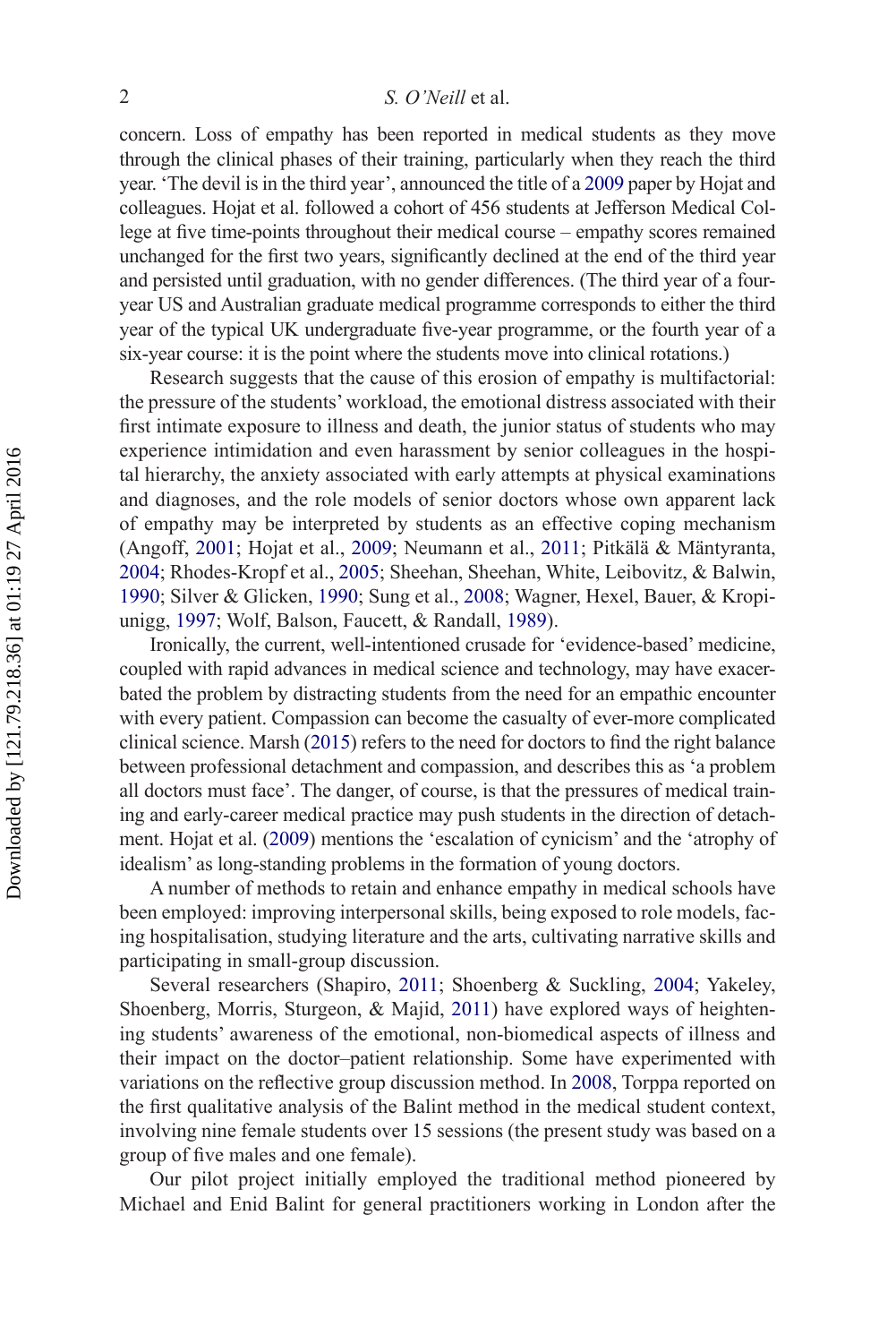Second World War. Michael Balint ([1964\)](#page-12-4) is perhaps best known for his assertion 'At the centre of medicine there is always a human relationship between a patient and a doctor'. Traditional Balint groups are case-based, seminar-style group discussions with 5–10 general practitioners meeting weekly for a 90-min discussion over a 2–3-year period. The groups are designed to offer a supportive, non-judgemental context for frank discussion of the emotional aspects of illness, both from the patient's and the doctor's viewpoint (including the effect of prejudice and preconceptions on a doctor's perception of a 'difficult' patient). Balint groups may help doctors and medical students overcome feelings of isolation and despair and encourage a greater alertness to emotional factors contributing to, or resulting from, the patient's condition (Sung et al., [2008](#page-13-5)). The discipline of a regular group meeting also helps to develop the habit of empathy and compassion and to improve clinical communication skills.

In traditional Balint groups conducted with doctors, discussion is limited to patient cases. In student groups, the themes discussed are often broader, with more emphasis on issues for the students, rather than an exclusive focus on their interaction with a patient, which, for students, is often limited and fleeting (Salander & Sandstrom, [2014](#page-13-12); Shoenberg & Suckling, [2004](#page-13-9)). The duration of student Balint groups is typically shorter than for doctors, and leaders are often expected to be more forthcoming about their own clinical experience.

Additional issues unique to the student–patient and student–teacher relationship, such as negative role models, the search for professional identity, value conflicts and the need to resist cynicism have sometimes been addressed (Hojat et al., [2009;](#page-12-0) Shapiro, [2011;](#page-13-8) Sheehan et al., [1990](#page-13-3)). Thus, the student version of Balint has tended to blur the distinction between reflective group discussions and tutorials and, indeed, Balint groups have been used as an explicit teaching method for medical students in several European countries as well as the United States, Israel and Australia (Parker & Leggett, [2012, 2014;](#page-12-5) Perry, Lauden, & Arbelle, [2013](#page-13-13); Salander & Sandstrom, [2014;](#page-13-12) Shoenberg, [2012](#page-13-14)).

In September 2012, a seminar was held at the Sydney Medical School Northern (SMSN), at which Dr Peter Shoenberg of University College London (UCL) was invited to describe his successful introduction of the Balint method to undergraduates in UCL's medical school (Shoenberg & Yakeley, [2014](#page-13-15)). Following the seminar, SMSN decided to undertake a pilot project with a group of graduate students in the school. This paper describes the results of that pilot project.

#### **Method**

The students for the pilot project were recruited via a personal presentation to the third-year class during orientation week at the University of Sydney's Northern Clinical School. The Sydney Medical Programme, in common with most other medical courses in Australia, is a four-year graduate degree. Students may be graduates of any undergraduate discipline but must have scored well in the Graduate Australian Schools Admission Test, which contains a science paper. Multiple Mini Interviews are also a part of the admission process. During the first two years of the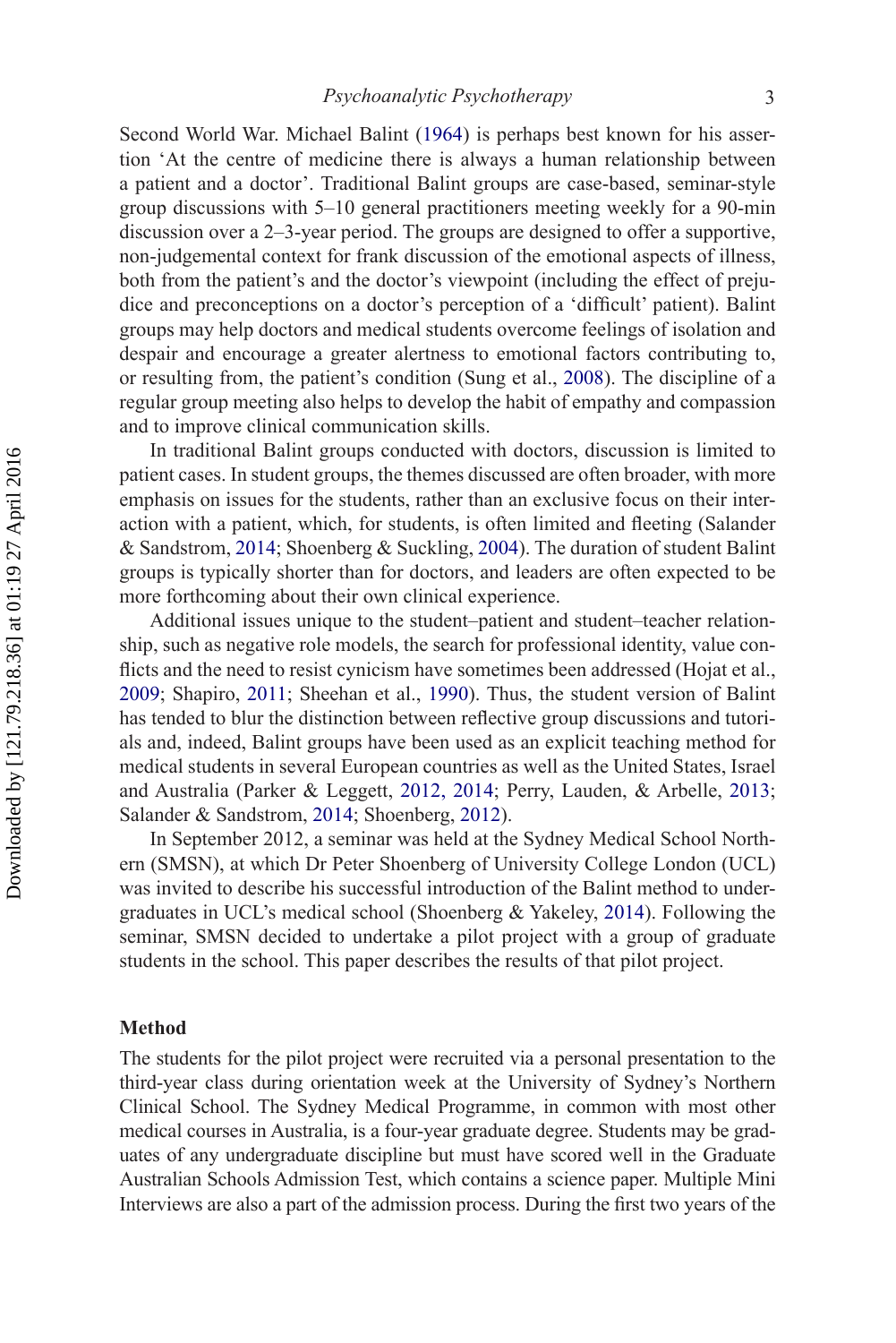## 4 *S. O'Neill* et al.

course, students study basic and clinical sciences intensively, combined with a problem-based learning curriculum. One day of each week is spent in clinical settings learning history-taking and physical examination conducted in small groups with bedside tutors. In their third and fourth years, students are in full-time clinical placements, rotating through specialties such as paediatrics, obstetrics and gynaecology, psychiatry and community practice as well as medicine, surgery and critical care.

The students in the present study, mostly aged in their mid- to late-twenties, were participating in the four-year graduate Sydney Medical Programme, and had just started their first period of full-time clinical placements. The Balint concept was introduced by SO'N and the objectives and requirements of the six-week pilot were explained by AG-O. Interested students were invited to contact KF, Sub-Dean of Education at the Sydney Medical School (Northern). Six students volunteered; five males and one female.

AG-O subsequently interviewed each student to establish personal contact and assess their suitability for group participation by exploring their background, their first degree and any previous study of psychology. During those interviews, students were briefed on the Balint approach and given descriptive written material (Salinsky, [2013;](#page-13-16) Suckling, [2006](#page-13-17)). Participants were asked to commit themselves to all sessions planned for the pilot project.

The group met on six occasions, at weekly intervals. Each session lasted for 90 min. The sessions were scheduled for the late afternoon, in order to cause minimal disruption to the students' other commitments. Each group session was facilitated by AG-O, a counselling psychologist and accredited Balint group leader/ trainer, and co-led by SO'N, a medical practitioner engaged in clinical practice, teaching and medical research.

Participation in the project was on the basis of voluntary informed consent. As an evaluation of educational sessions, formal ethics approval was not required.

As part of the evaluation of the Balint group, students were asked to complete a questionnaire at the beginning of the first session. The questionnaire was adapted from Shoenberg and Suckling ([2004](#page-13-9)), and was designed to explore the students' attitudes towards the student–patient relationship, and their expectations of this new component of the educational process. The questionnaire was re-administered at the end of the final session (with a refinement of the wording of one question). The students were also invited to write a reflective 1000-word essay on their responses to one of the cases discussed during the pilot project. All chose to do so.

As leader, AG-O initially followed the traditional Balint approach. At the beginning of the first session, AG-O outlined the structure and process of the classic Balint group, starting with the presentation phase ('Who has a case?') in which a volunteer describes an encounter with a patient that is continuing to occupy the student's mind either because it was puzzling or perhaps left the student feeling angry, frustrated, irritated, sad or in some other unresolved emotional state. The group would then enter the enquiry phase, when questions can be asked about factual details of the case, followed by the 'push-back' phase where the presenter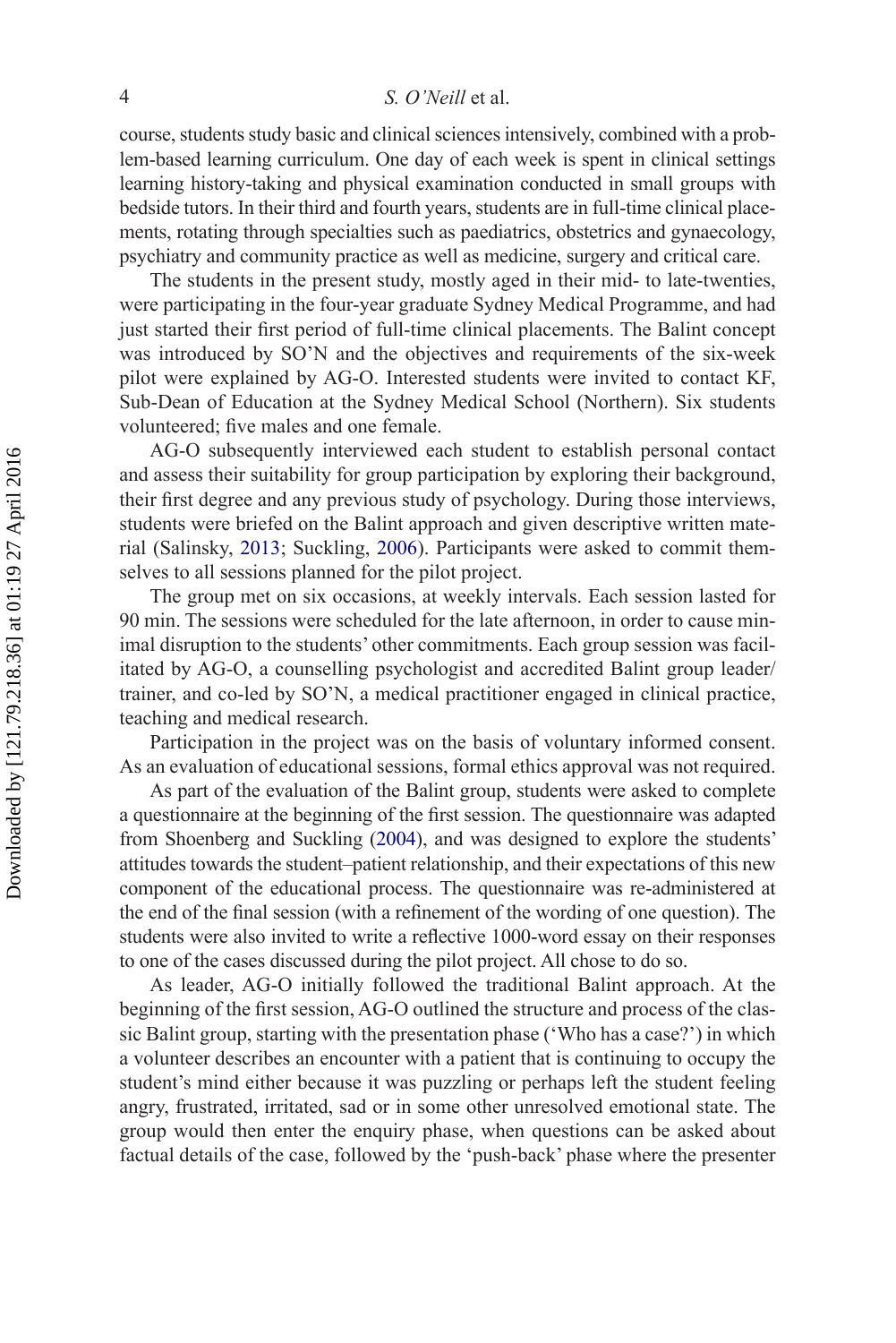moves back from the group circle, adopting the position of listener/observer. The students would then be encouraged to explore the student–patient relationship aspects of the case, and to share non-judgmental speculation about the case/issues presented. Finally, the presenter would be invited to re-enter the circle and comment on what had been said about his/her case. It was suggested that two cases/ encounters might be presented at each session. Ground rules about timing, confidentiality and mutual respect were also explained and agreed upon.

However, by the third session, it had become clear that the Balint method needed to be adapted, to meet the needs of students at this very early stage in their clinical training. While they appeared eager to present cases, they found it difficult to break free of the medical model, and to imagine themselves in the situation of another person – either patient or presenting student. Having not yet been exposed to a psychiatry rotation, they were clearly not accustomed to such psycho-socio-emotional reflection. For example, they struggled to consider psychological/emotional issues when a patient presented with acute symptoms, believing that their focus should be entirely on 'solving' the medical issue. This was understandable, given their very limited exposure to any individual patient as students new to the hospital setting. Members of the group tended to become uncomfortable when psychological factors were raised in the discussion. Indeed, they appeared to feel some antipathy towards a patient whose situation they couldn't easily explain biologically.

AG-O therefore began the fourth session by convening a reflective discussion on the process itself. The students responded by stating that it had seemed unclear to them 'what it was all about' (for details of the nature of their confusion, see 'Discussion'). Students pointed out that at this early stage of the clinical component of their course, they were rotating to a new medical/surgical team every four weeks, which made sustained follow-up of any individual patient difficult, if not impossible. They also reported that attending the weekly sessions on Tuesdays at 4.30 pm was logistically difficult, given their other scheduled commitments, especially when they had to travel across the city from different hospital locations.

Following the students' feedback, the leaders realised that they needed to adapt the method to help contain some of these anxieties, by making supportive interventions designed to ensure that the students were better able to feel held by the leaders. These interventions generally involved the use of explanatory examples and insights based on the leaders' own medical experience, together with explicitly empathic comments about the students' situation. However, the essence of the Balint approach was maintained, including the 'push-back' phase, encouraging self-reflection and exploration of 'meanings' embedded in the encounter.

#### **Results**

Evaluation of the pilot project is based on three forms of data: the personal observations and interpretations of the two leaders (AG-O and SO'N), responses to the questionnaires completed before and after the project, and the reflective essays written within two weeks of the completion of the project.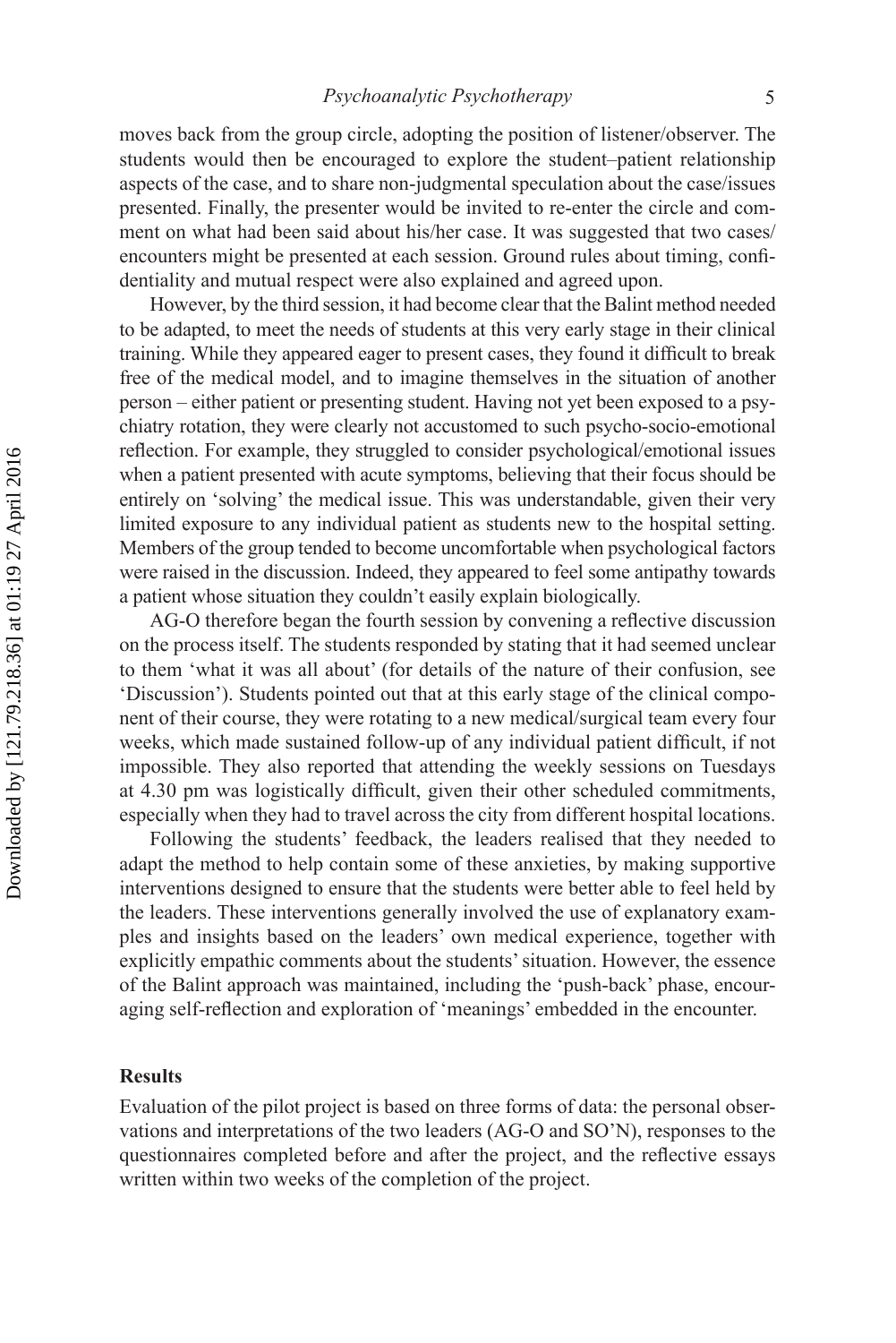## 6 *S. O'Neill* et al.

## *Leaders' observations*

All six students enthusiastically engaged in the group and attended all six sessions. They were willing, and even eager, to present cases. They appeared respectful of each other and supportive in their comments about each other's cases. It may be hypothesised that the level of mutual emotional support was partly due to the fact that the students were feeling the particular sense of vulnerability associated with entering the clinical phase of their training.

In the early sessions, students frequently spoke about the anxiety associated with the feeling that their role was 'neither layperson nor doctor'. Their contributions tended to focus on 'situations' rather than cases, often involving their own observations of interactions between other healthcare professionals, patients and the families of patients – particularly where these had challenged the students' idealised perceptions of how such relationships should be managed.

As the sessions proceeded, there were some signs of an increase in the level of interest in offering and exploring psychological insights and analysis. The discussion often moved in the direction of becoming more imaginative and exploratory, though there was a constant tendency to revert to the biomedical model as 'familiar' and therefore more comfortable. This also reflects the priority given to developing technical skills and knowledge at this stage in their medical education.

Even though these students were strongly predisposed to benefit from the sessions, it was clear that they sometimes had trouble getting to the sessions on time and 'switching off' from the pressures of their day's work. Time was needed to allow them to move into the more reflective mode of the group sessions.

## *Analysis of questionnaire responses*

The responses were recorded on a five-point Likert scale; the point descriptions are self-evident from the following analysis.

(1) *I feel able to consider my clinical encounters in a new light.*

After the pilot, all six students agreed with this statement – none agreed 'strongly'.

(2) *I am becoming more aware of the significance of the relationship between doctor/student and patient.*

Before the pilot, one student was non-committal (neither agreed nor disagreed) and five agreed.

After the pilot, five agreed and one agreed strongly.

(3) *I am becoming more aware of the potential emotional meanings of some patients' physical symptoms.*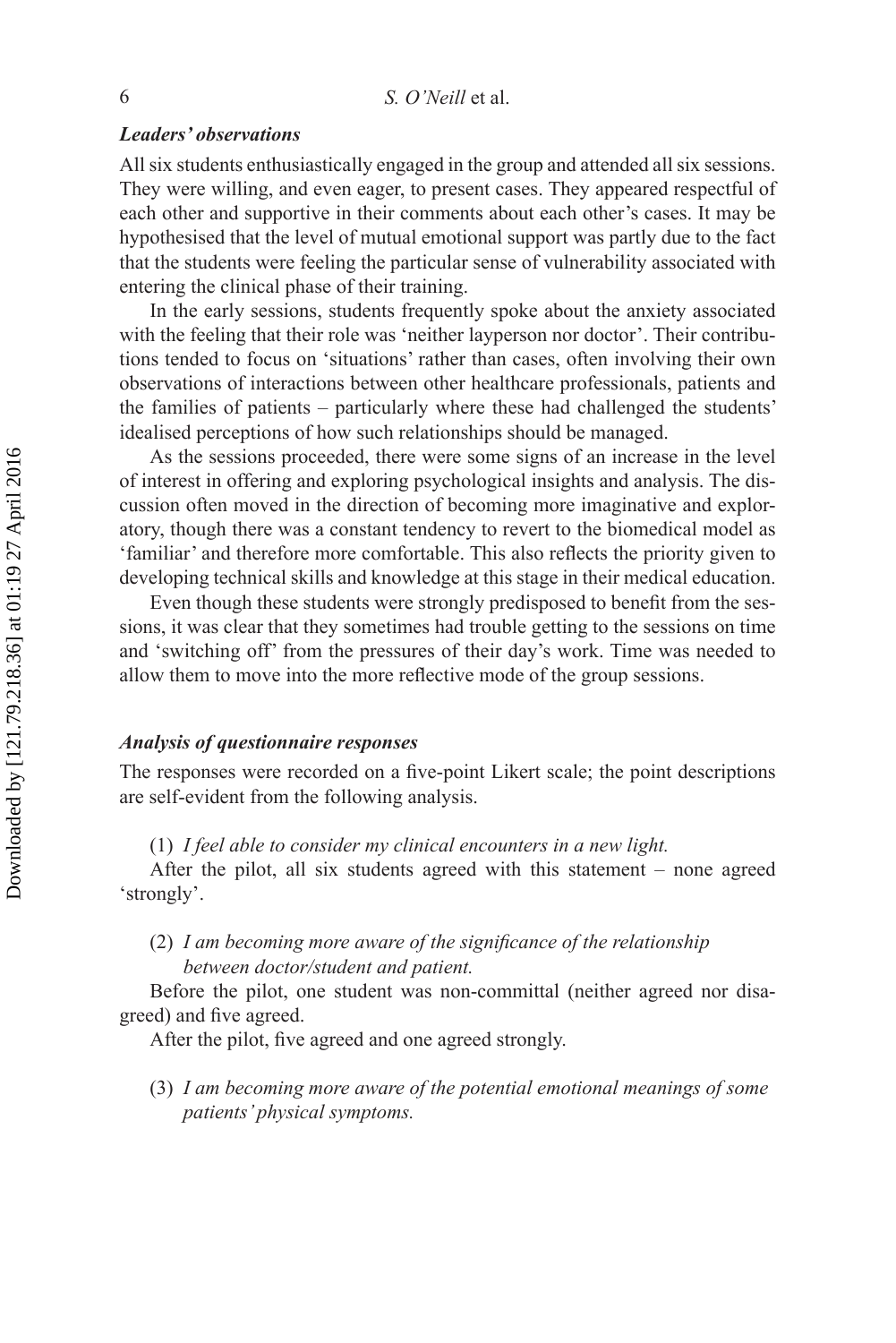[*NOTE: The wording of Q.3 was modified for the post*-*pilot administration: 'emotional meanings' became 'potential emotional meanings', and 'patients' became 'some patients'.*] The decision to modify Q3 was made in response to our recognition that not all physical symptoms have emotional 'meanings' and that medical diagnosis is laden with ambiguity.

Before the pilot, three students were non-committal and three agreed.

After the pilot, one student remained non-committal, three agreed and two agreed strongly.

(4) *I feel the group was a safe place to express and process anxieties and frustrations about my work.*

After the pilot, all six students agreed strongly.

(5) *I am beginning to recognise the inherent value of the consultation itself.* Before the pilot, one student was non-committal and five agreed (none agreed strongly.).

After the pilot, five agreed and one agreed strongly.

(6) *I am beginning to appreciate the effects of my own humanity and personality on the patient.*

Before the pilot, one student was non-committal, four agreed and one agreed strongly.

After the pilot, three students agreed and three agreed strongly.

*Would you like to be part of a Balint group in future?* Three students said 'yes' and three 'don't know'.

*Should it be an integral part of the curriculum?* Again, three said 'yes' and three 'don't know'.

## *What did you find most useful about the Balint group work?*

Four students mentioned being exposed to the insights, interpretations and perspectives of the other students. Two mentioned the value of the 'open', non-judgmental nature of the group – one identifying the particular value of the small size of the group. Two mentioned the opportunity for deeper reflection on the cases. One praised the value of the direction from the leaders. One appreciated the opportunity to 'unleash' difficulties encountered in clinical work.

#### *What did you find least useful about the Balint group work?*

Three students complained about circularity, repetitiveness and lack of clarity in the early sessions. Two mentioned time pressures, and the stress of fitting the group sessions into their schedule. One found nothing 'un-useful'.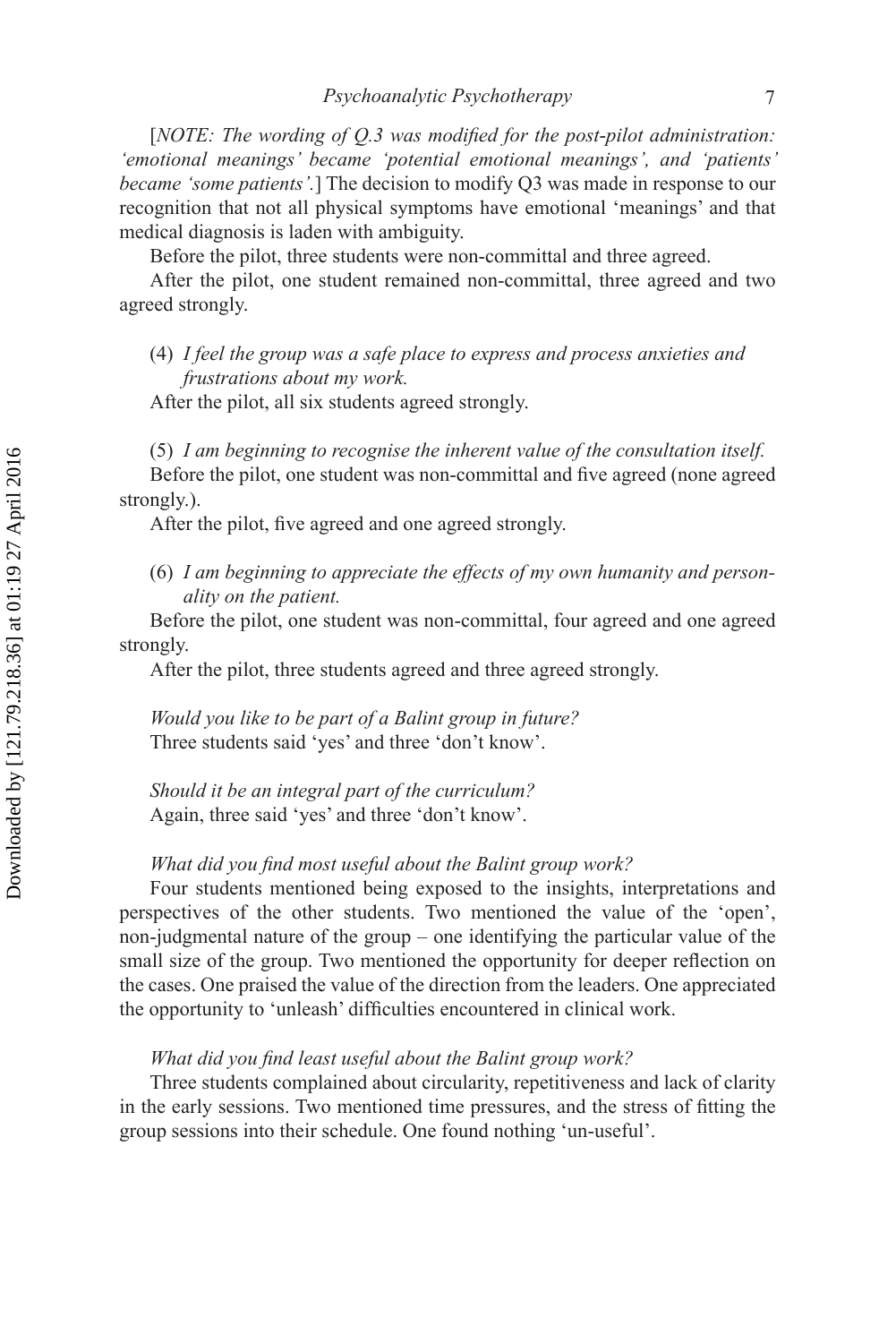## *Summary of students' essay themes*

The six participants in this pilot project were invited to write a brief, free-form essay, reflecting on their experience as a member of the group, and on the insights, learnings or issues that arose for them from the Balint experience.

Five underlying themes emerged from the reflective essays:

- (1) Students expressed appreciation of, and enthusiasm for the idea of reflective group discussions about non-medical aspects of illness and their impact on the doctor–patient relationship. Typical descriptions of the group experience included such words as: interesting, enriching, secure, trusting, open and honest.
- (2) A primary effect of the Balint experience for these students was to confront and acknowledge their own prejudices and preconceptions. They wrote of recognising their own cynicism, insensitivity and even a certain callousness in their initial reactions to patients – especially those that fitted some stereotype such as 'illegal immigrant' or 'drug user'. The group experience heightened their awareness of the hazards of stigmatisation. '*It was not the initial presentation of her in hospital that really bothered me; she was a young lady that fit my stereotype of a drug addict; the facies of drug abuse and the crazy hair made her fit my mould of a patient who might be involved in drug use*'.
- (3) As part of the process of acknowledging their own prejudices and preconceptions, the students came to embrace the idea of 'putting yourself in the patient's shoes' by trying to imagine what it would feel like to be that patient, in that situation. A key learning arising from this insight was that doctors must continue to offer the best possible care even to patients who have not taken proper care of themselves. As one student expressed it: '*Cure sometimes, relieve often and comfort always*'.
- (4) At this early stage of their exposure to the work of medical professionals in a hospital, students expressed several reservations and concerns about 'the system'. These concerns deepened as they practised the art of imagining themselves in a patient's situation. They included: a lack of sensitivity to the patient's need for dignity and respect; lack of time to devote to the personal/emotional care of the patient because of the pressure of 'throughput' standards, especially in emergency departments; a resulting potential for erosion of patients' trust in the health care system. '*I found the medical staff's dogmatic adherence to the so*-*called "4*-*h*-*rule" in the Emergency Department unsettling. I believe such compulsion goes against what we are taught regarding "patient*-*centered medicine" and reduces our patients to jobs with deadlines rather than human beings with complex, physical, emotional and social needs*'.
- (5) The students were clearly fascinated by extreme, unusual or particularly challenging cases (amputation, drug abuse, non-English speaking patient,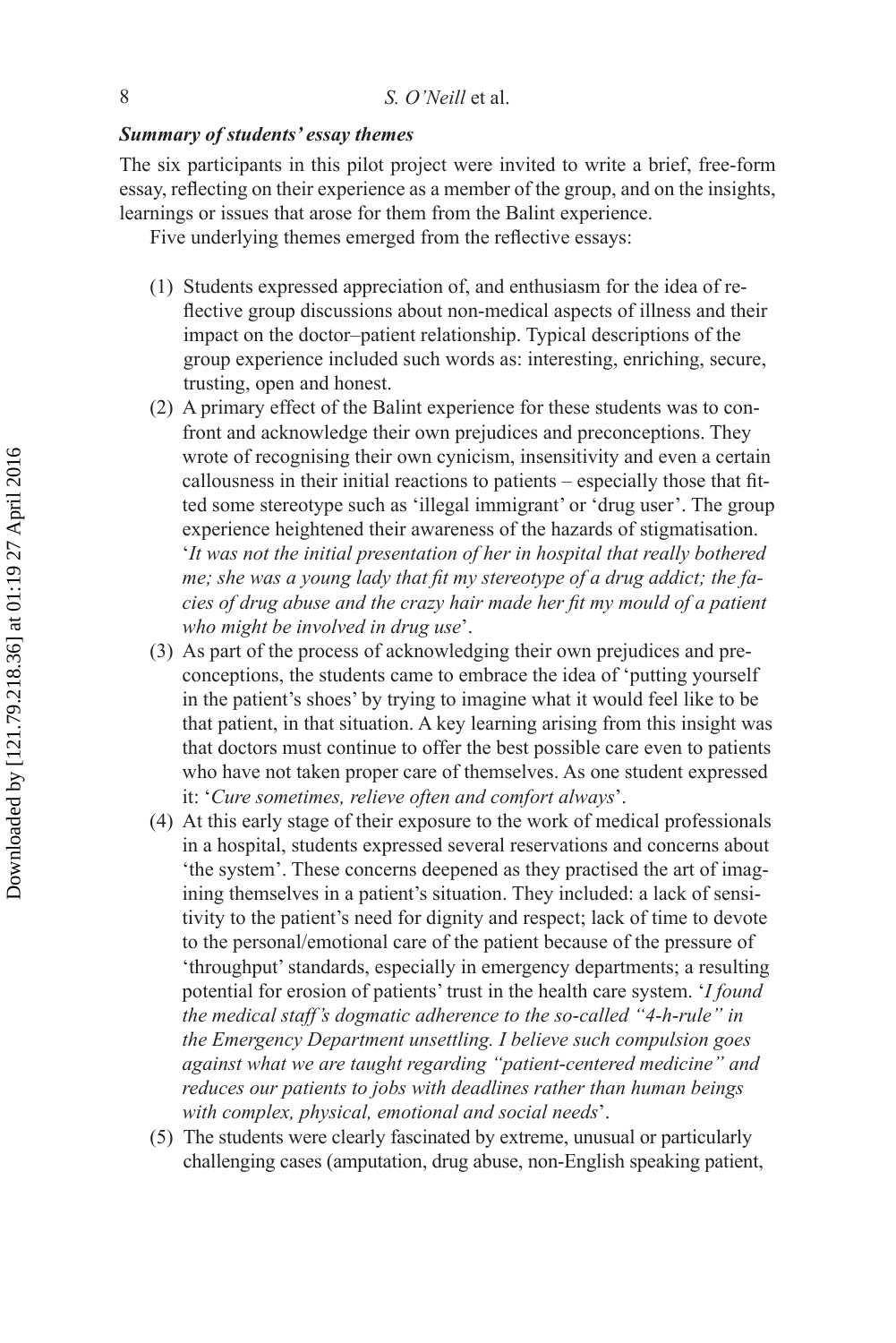illegal immigrant, etc.). Two important questions therefore arise: Did such cases make non-medical issues easier for the students to identify and explore? Will the students transfer their learnings from exceptional cases to more 'everyday' cases? A more prolonged programme of reflective group discussions would help in the process of generalising from specific cases by incorporating the Balint principles into every encounter with a patient.

#### **Discussion**

Although the reflective essays offered deeper insights than the questionnaires into the students' responses to this experience, neither source of data is sufficiently robust to allow confident reporting, beyond broad impressions and hypotheses.

Where pre-/post-pilot shifts occurred in responses to the Likert scale items, these were in a generally positive direction, suggesting that the students had perceived some value in the experience. Specifically, they had felt more alert to the impact of their own humanity and personality on the patient, confirming Yakeley et al.'s ([2011](#page-13-10)) conclusion that a Balint-style approach can help students recognise and understand the emotions they bring to an encounter with a patient.

All but one of the students reported a somewhat greater appreciation of the potential emotional component of some patients' symptoms (although the change in the wording of this question might mean that students simply felt more comfortable agreeing with the second version).

Students were unanimous in their appreciation of the value of the group experience. They all reported finding the group a 'safe place' to share insights and observations. They indicated that for the first few sessions, the purpose of the pilot had seemed unclear to them (suggesting that the leaders had not been sufficiently clear in their initial briefing). By the fourth session, when the format was changed, they seemed to become more engaged and to both understand and appreciate the opportunity to reflect.

For medical students, the focus of reflective group practice is to begin developing the habit of seeing the patient as a whole person, to consider psychological/ emotional issues, the sociocultural background and circumstances of each patient, and to acknowledge the concept of psychosomatic symptoms.

However, the students appeared somewhat equivocal about the practicality of integrating Balint groups into the curriculum, mainly because of the time pressures created by their existing workload (it is tempting to interpret the 'don't know' responses to the two questions about future Balint work in the questionnaire as being a polite way of saying 'no'!). While they enjoyed the opportunity to be part of the pilot, they believed that they would gain greater benefit from participating in Balint-style groups when they were sufficiently advanced in their careers to have more extended time with individual patients so that a true doctor–patient relationship becomes possible. Until then, their first priority appeared to be finding the emotional and physical resources to cope with their increased workload.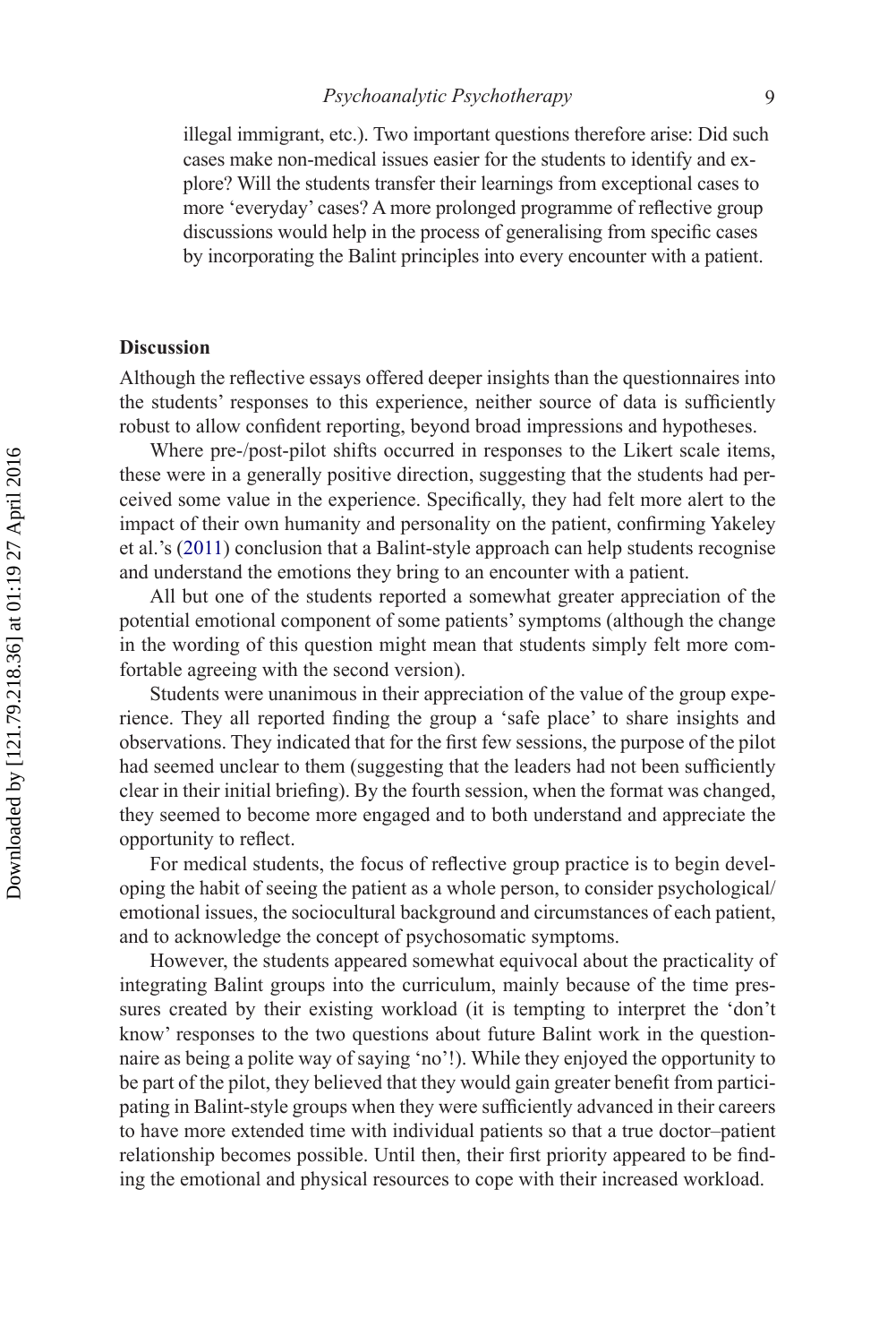This problem is exacerbated by the fact that patients are being kept in hospital for shorter periods and are more likely to be acutely ill, while students' rotations are also becoming shorter. The combination of these two factors makes it hard for students to establish relationships with individual patients. Given the students very limited exposure to each patient, there was an understandable tendency for them to focus on the immediate need to exclude pathology, often at the expense of any consideration of the patient's emotional state or circumstances.

Students appreciated the opportunity to take part in reflective group discussion focusing on their experience in the clinical setting with patients. This was an unusual experience for them, given their busy graduate medical curriculum: the fact that they were prepared to travel considerable distances to participate in sessions at the end of a working day was an indication of the value they placed on the experience.

These results are sufficiently positive to encourage further exploration of the possibility of including reflective group discussions, based on the Balint approach, in the Personal and Professional Development programme of the medical student curriculum.

To be effective in enriching students' understanding of their own and their patients' emotional states and needs, any reflective group discussion must offer a safe and supportive environment, in which confidentiality is guaranteed: in general, the smaller the group, the more likely it is that this can be achieved. In the present study, a group of six students with two leaders generated effective group dynamics, with a high level of mutual trust. Clearly, if a group has too few students in it (say, fewer than six), any absences will have a correspondingly greater effect on the group dynamics. On the other hand, too many students can make the group unwieldy and inhibit frank disclosures. While it is regarded as conventional Balint practice to conduct a minimum of eight sessions with 8–10 participants (Shoenberg & Suckling, [2004\)](#page-13-9), the constraints of the curriculum limited the present project to six sessions. It was logistically difficult to have the sessions run any longer than six weeks, which imposed an unfortunate constraint on the project. The leaders' view was that a further two sessions might have been beneficial.

The students in this pilot had all volunteered for the project and were therefore predisposed to benefit from the process. Even so, they had some difficulty incorporating the project into their weekly schedule. This suggests – as other researchers have also concluded – that such groups should only ever be offered as an option, and not included as a mandatory part of the medical curriculum (Parker & Leggett, [2012;](#page-12-5) Yakeley et al., [2011](#page-13-10)). Mandatory sessions risk being sabotaged by non-compliant students, who could be disruptive to the feelings of safety and confidentiality in the group. The Balint experience would also be of limited value to students whose own lack of empathy led them to resent its compulsory inclusion in the curriculum.

Balint groups are often moderated by two leaders. In the case of medical student groups, ideally one leader should be a trained Balint leader and one from a clinical medical background, as this facilitates identification with the students'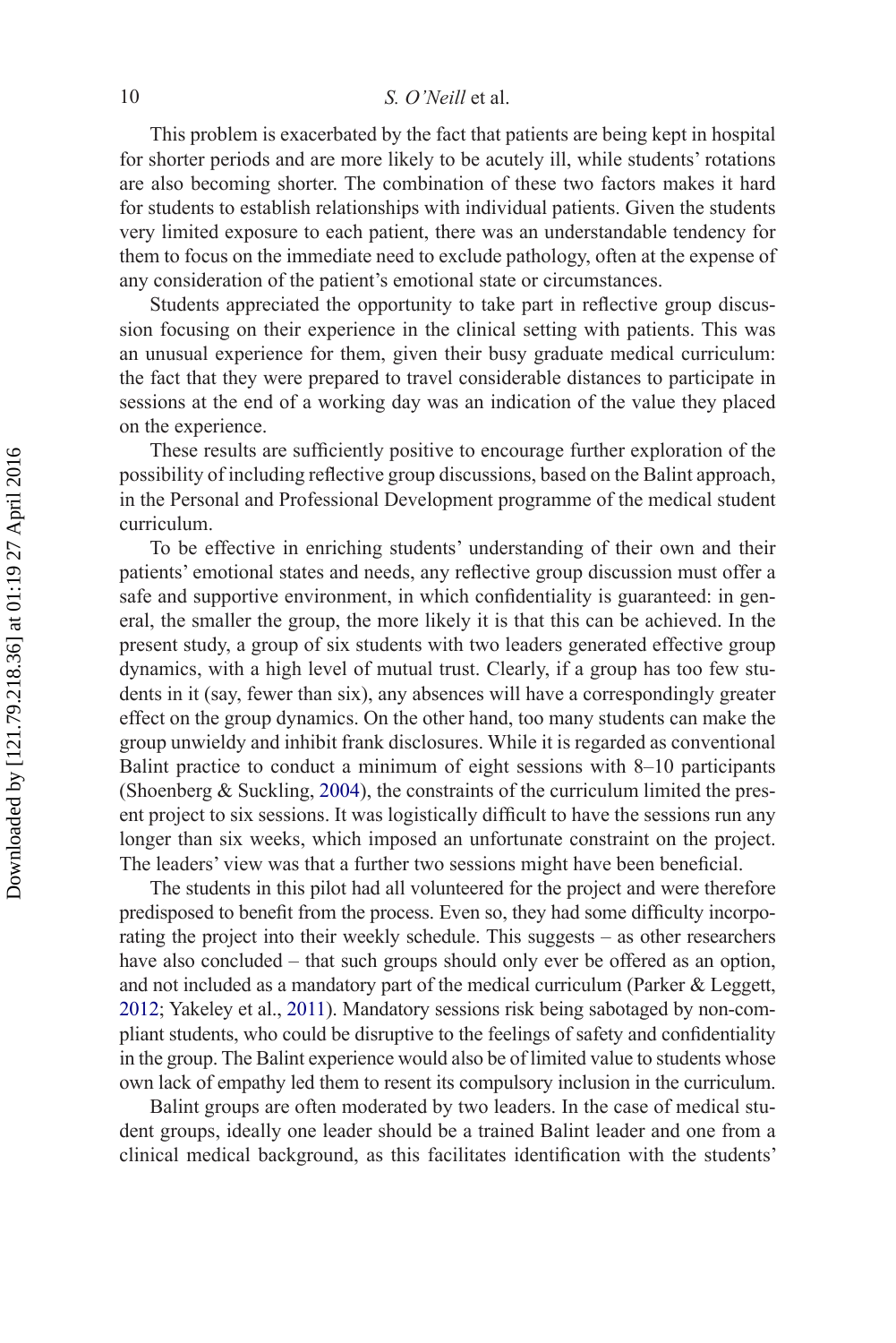point of view. The limited evidence of this pilot study suggests that leaders of student groups should be mindful of the need for emphasis on extra support for the students, by being more actively involved in the process and by being more prepared for self-disclosure from their own clinical experience.

Students' generally positive response to the experience of this pilot may have been partly due to the leaders' modelling of empathic behaviour in a safe and trusting environment.

The value of introducing Balint-style groups into any medical school curriculum would be enhanced by an increased emphasis on the need to reflect on the role of emotions in illness and the dynamics of the doctor–patient relationship in more formal teaching settings – including lectures, tutorials, clinical rounds and mentoring. In other words, Balint-style groups would need to be part of a whole-of-curriculum commitment to a 'whole-of-person' approach to patients.

#### **Limitations of the study**

Since this was a small pilot study of six students over six weekly sessions, the data are insufficiently robust to allow extrapolation, beyond broad impressions and hypotheses. The leaders' observations and assessments of this project relied on process notes prepared immediately after each group session. Such notes are by their nature partly memory-dependent and may be influenced by the leaders' own (unconscious) prejudices and interpretations.

The study is further limited by the procedural change introduced after the third session. In effect, only three of the six sessions were sufficiently productive to permit evaluation of the pilot. Of course, there is a sense in which our evaluation of the first three sessions led to the enhanced productivity of the final three.

Although the entire movement to introduce Balint groups in the medical curriculum is based on the assumption that this will enhance medical students' feelings of empathy towards patients, the present study was unable to offer any insight on this matter. Its scope was too limited to permit longer-term observation of 'empathy-effects', and no formal attempt was made to assess participants' personal levels of empathy – before, during or after the pilot project.

Finally, the study is limited by the fact that participants were volunteers who were presumably already favourably disposed to the concept.

#### **Conclusion**

For graduate medical students, the clinical years are a turbulent period, generally involving a heavy workload and associated stress, increasing the possibility of a sense of insecurity and self-doubt. The experience of being totally immersed in clinical medicine and exposed to the complexities and demands of a tertiary hospital can be overwhelming – it is perceived by students as a 'sink or swim' environment and it is tempting for some of them to focus on 'external' sources of their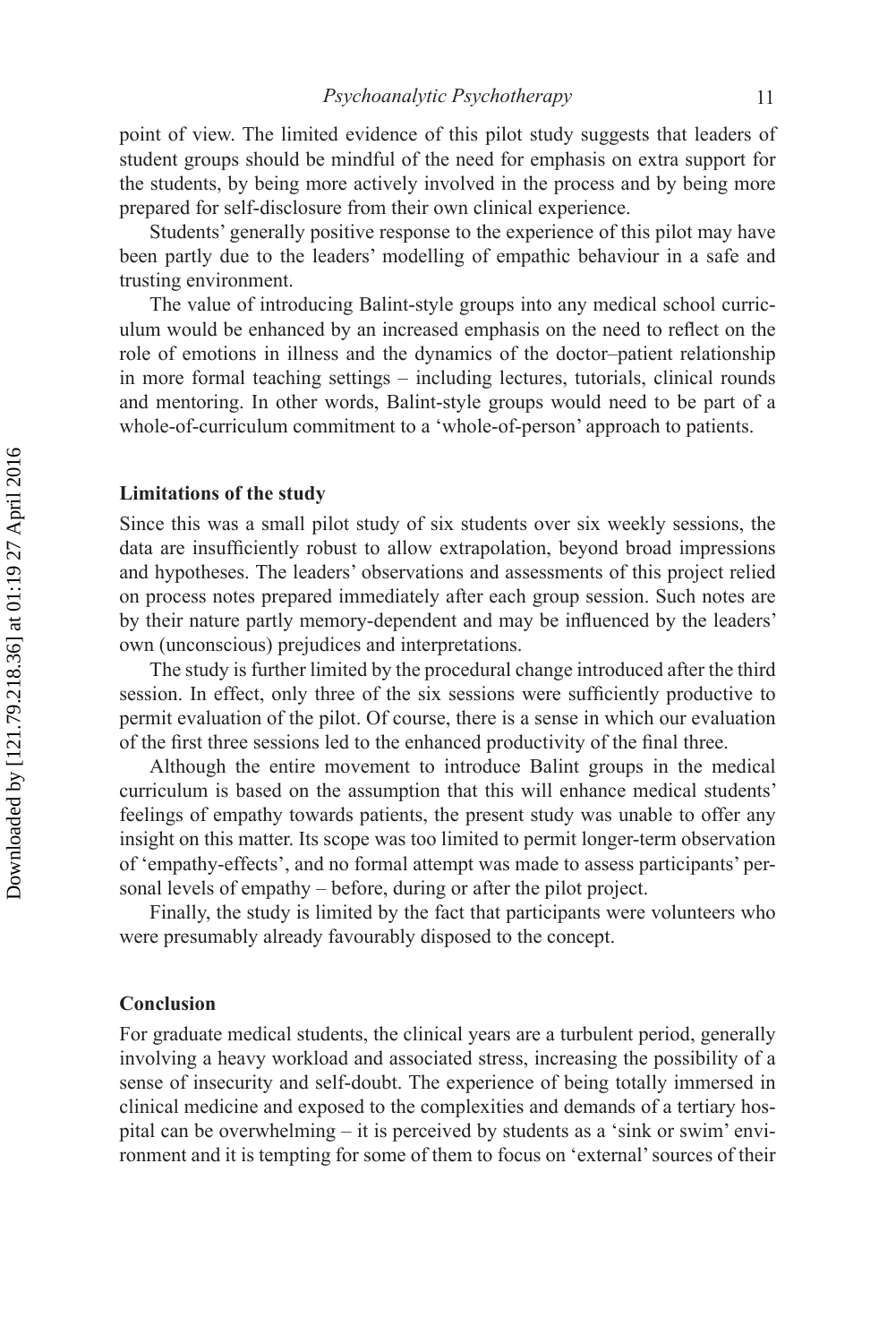anxiety, such as perceived prejudice or social injustice (towards asylum seekers, obese patients, smokers and drug addicts, for example), rather than confronting their own insecurities.

They may also be disturbed by the experience of working in a hierarchical culture where neither students nor patients may feel sufficiently acknowledged as individuals:

As a student you learn to rationalise your fears and struggles and soldier on. By the end of the third year I am a person more concerned about which boxes of which form I can get ticked rather than engaging with patients – fear of exams, of angry surgeons, of night shifts and of looking stupid. Fear to engage with patients, to feel their pain and offer them comfort. (Henry, [2013\)](#page-12-6)

Balint-style groups can provide an opportunity for medical students to recognise and understand the emotions aroused in clinical encounters, for both student and patient. While encouraging a heightened sensitivity to a patient's emotional state and life context, such groups can also encourage students, through practice, to better appreciate their own emotional responses to illness and to communicate more empathically with their patients, particularly through attentive, non-judgmental listening.

Confirming the work of Van Roy, Vanheule, and Inslegers ([2015\)](#page-13-18), it was clear from the present study that student groups require a modified version of the traditional Balint method. Leaders of medical-student groups should be prepared to accommodate students' need to discuss issues that go beyond specific cases.

#### **Disclosure statement**

No potential conflict of interest was reported by the authors.

### **References**

- <span id="page-12-1"></span>Angoff, N. R. (2001). A piece of my mind: Crying in the curriculum. *Journal of the American Medical Association, 286*, 1017–1018.
- <span id="page-12-4"></span>Balint, M. (1964). *The doctor, his patient and the illness* (2nd ed.), reprinted 1986. Edinburgh: Churchill Livingstone.
- <span id="page-12-6"></span>Henry, S. (2013). Why do medical students lose their empathy? Retrieved July 5, 2015, from [www.kevinmd.com/blog/2013/10](http://www.kevinmd.com/blog/2013/10)
- <span id="page-12-0"></span>Hojat, M., Vergare, M. J., Maxwell, K., Brainard, G., Herrine, S. K., Isenberg, G. A., ... Gonnella, J. S. (2009). The devil is in the third year: A longitudinal study of erosion of empathy in medical school. *Academic Medicine, 84*, 1182–1191.
- <span id="page-12-3"></span>Marsh, H. (2015). Better not look down. *The Psychologist, 28*, 466–469.
- <span id="page-12-2"></span>Neumann, M., Edelhäuser, F., Tauschel, D., Fischer, M. R., Wirtz, M., Woopen, C., ... Scheiffer, C. (2011). Empathy decline and its reasons: A systematic review of studies with medical students and residents. *Academic Medicine, 86*, 996–1009.
- <span id="page-12-5"></span>Parker, S., & Leggett, A. (2012). Teaching the clinical encounter in psychiatry: A trial of Balint groups for medical students. *Australasian Psychiatry, 20*, 343–347.